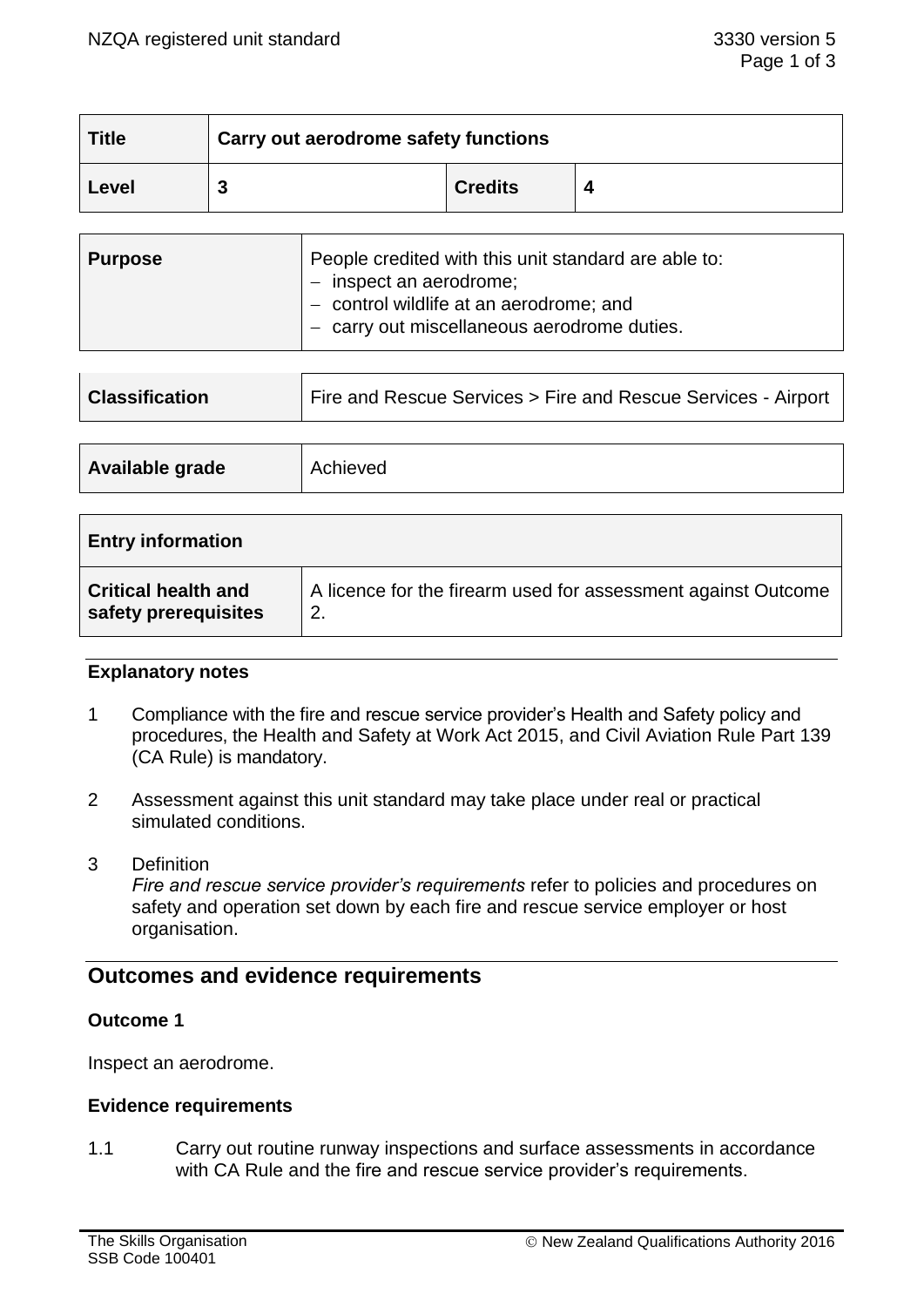- 1.2 Carry out special surface condition checks to ensure the safe operational status of the airport in accordance with CA Rule and the fire and rescue service provider's requirements.
- 1.3 Carry out visual range inspections in accordance with CA Rule and the fire and rescue service provider's requirements.
- 1.4 Carry out airfield perimeter checks in accordance with the fire and rescue service provider's requirements.
- 1.5 Verify data required for Aeronautical Information Publications in accordance with CA Rule and the fire and rescue service provider's requirements.

1.6 Complete aerodrome inspection reports in accordance with the fire and rescue service provider's requirements.

Range instructions, forms, distribution.

## **Outcome 2**

Control wildlife at an aerodrome.

### **Evidence requirements**

2.1 Describe hazards posed by wildlife to the safe operation of the airport in accordance with CA Rule and the fire and rescue service provider's requirements.

Range birds, rabbits and hares, possums, farm animals.

2.2 Control wildlife effectively in accordance with CA Rule and the fire and rescue service provider's requirements.

Range shoot, poison, harass.

## **Outcome 3**

Carry out miscellaneous aerodrome duties.

### **Evidence requirements**

- 3.1 Monitor and action breaches to security and safety caused by people or objects intruding onto operational areas in accordance with CA Rule and the fire and rescue service provider's requirements.
- 3.2 Carry out operational support duties in accordance with the fire and rescue service provider's requirements.

Range marker boards, visual approach slope indicator boxes, lights, navigation aids, windsocks.